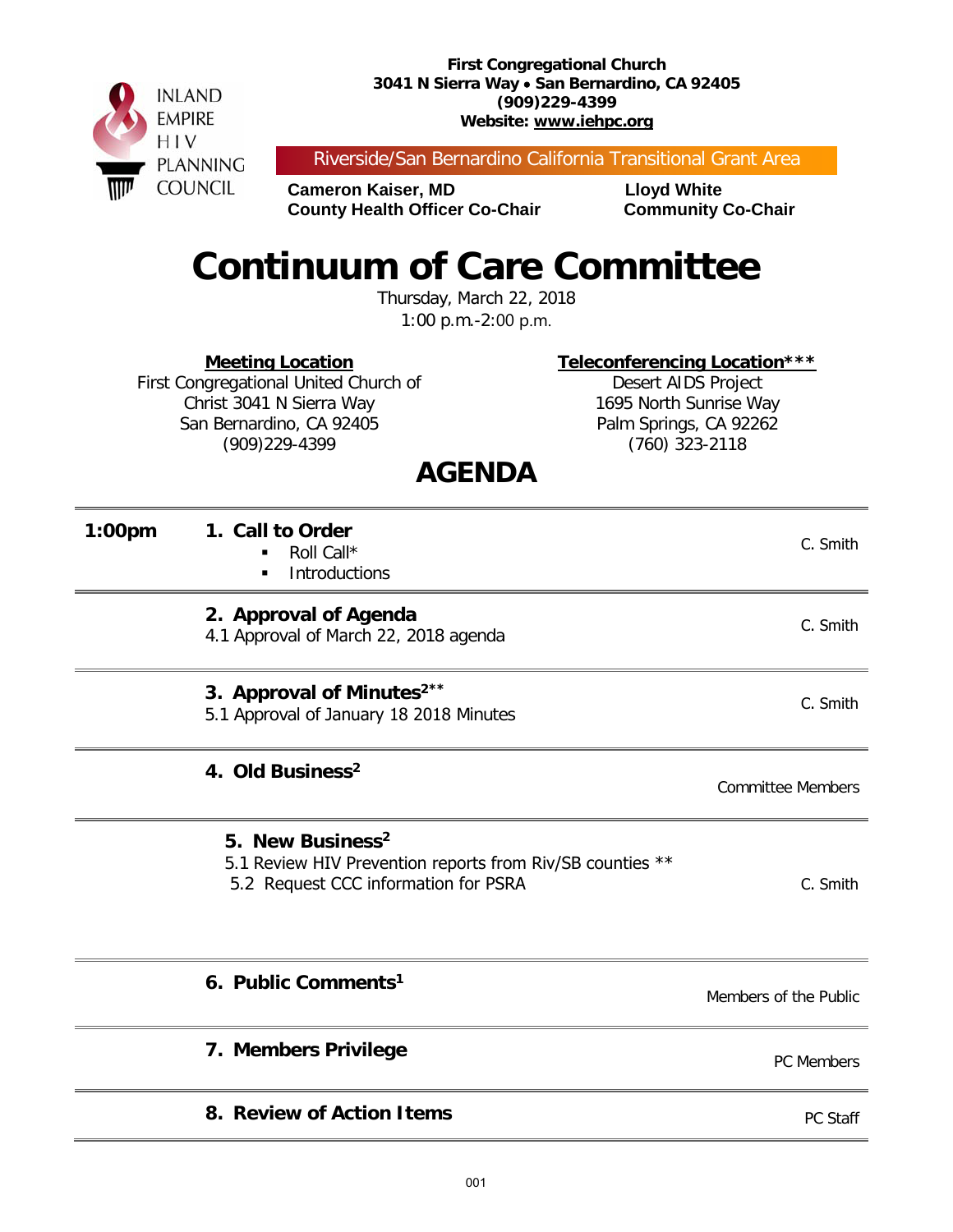#### **9. Agenda Setting/Date for Next Meeting** May 24, 2018 **TBD**

## **10. Roll Call \*** PC Staff

1.

#### **2:00pm 11. Adjournment** C. Smith

Public Comments: Any member of the public may address this meeting on items of interest that relate to the Ryan White CARE Act by completing a speaker slip to indicate their interest in addressing the Planning Council. A three-minute limitation will normally apply to each member of the public who wishes to comment, unless waived by the Chair.

<sup>2</sup> The agenda item may consist of a discussion and a vote. Public comments can be made prior to each Planning Council vote.

\* Members must be present at both roll calls to receive credit for meeting attendance.

\*\* Attachment was not available at time of printing, but will be available at the meeting.

Requests for special accommodations (e.g., language translation) must be received 72 hours prior to the date of the meeting. Contact PC Support at (909) 229-4399

All meetings of the Planning Council and its committees are open to interested parties from the general public. Notices are posted in compliance with the California Brown Act. Information regarding Planning Council meetings, and/or minutes of meetings are public records and are available upon request from the Planning Council Support Staff by calling (909) 229-4399 or by visiting the website http://www.iehpc.org.

Servicios en Español: Notificación para servicios de intérprete deben de someterse setenta y dos horas de anticipo. Por favor llame (909) 229-4399

PC Members/ C. Smith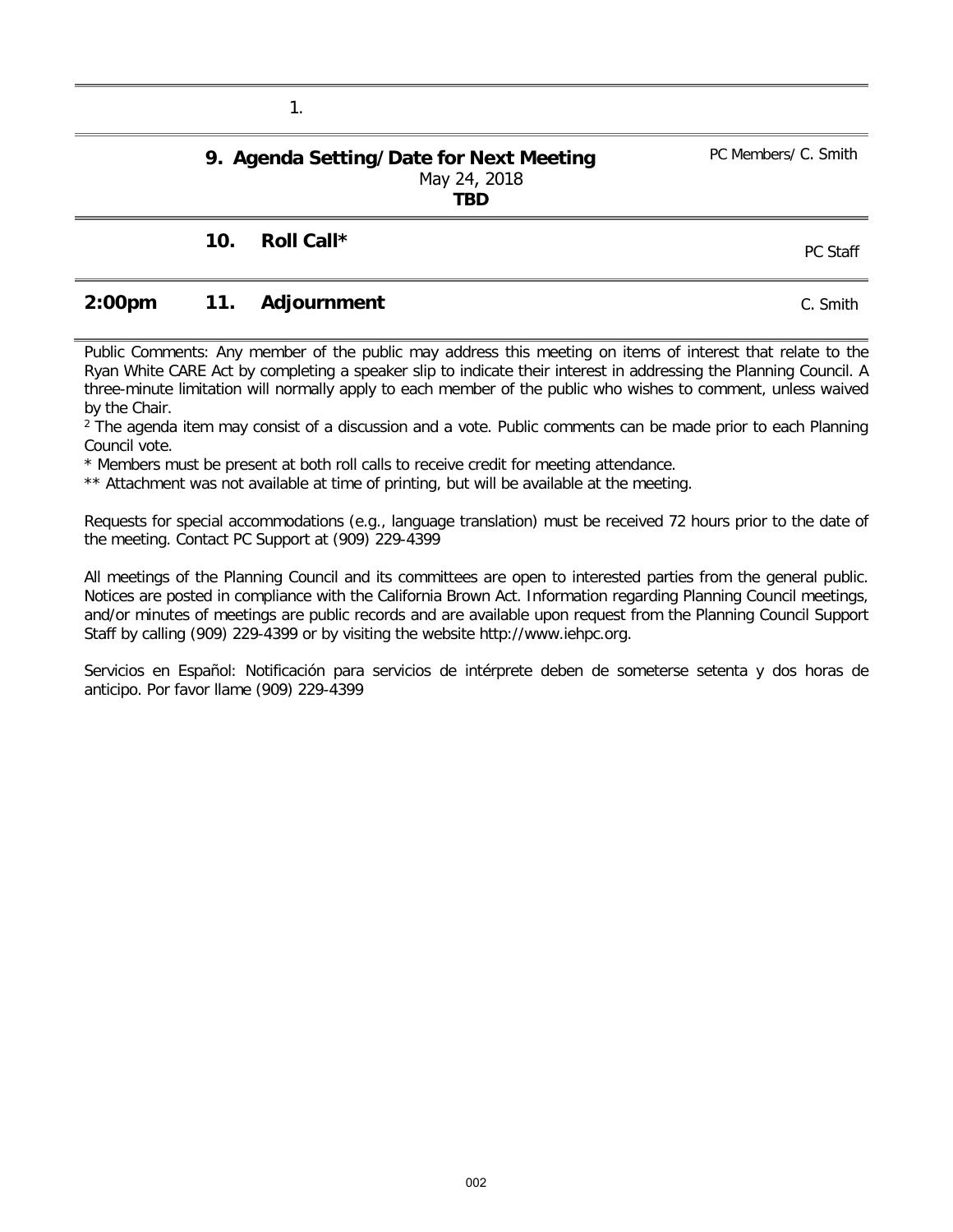

#### **County of San Bernardino First Congregational United Church of Christ 3041 North Sierra Way, San Bernardino California (909) 229-4399 Website: [www.iehpc.orq](http://www.iehpc.orq/)**

Riverside/San Bernardino California Transitional Grant Area

**Cameron Kaiser, MD Cameron Kaiser, MD Lloyd White County Health Officer Co-Chair Community Co-Chair Community Co-Chair** 

### **CONTINUUM OF CARE COMMITTEE MEETING**

**Thursday, January 18, 2018** 

**1:00 am – 2:00 pm**

**Meeting Location First Congregational United Church of Christ-Fireside Room 3041 North Sierra Way San Bernardino, CA 92405**

*These facilities are in full compliance with the Americans with Disabilities Act of 1992*

#### MINUTES

#### **Attendance**

| <b>Members:</b>        | A. Jacobson, L White, C. Smith, J. Chan, Z. Welden |
|------------------------|----------------------------------------------------|
| <b>PC Staff:</b>       | B. Ramsey, J. Jones                                |
| <b>County Counsel:</b> | N/A                                                |
| <b>RWP:</b>            | N/A                                                |
| Public:                | L. McGee, L. Kiley, R. Braxton                     |

#### **Meeting**

| 1:05 pm | 1. | <b>Call to Order</b>                                                                         | C. Smith          |
|---------|----|----------------------------------------------------------------------------------------------|-------------------|
|         |    | Roll Call* (PC Staff)                                                                        |                   |
|         |    | Introductions                                                                                |                   |
|         | 2. | Approval of the Agenda <sup>2</sup>                                                          | <b>PC Members</b> |
|         |    | 2.1<br><b>Continuum of Care Meeting Agenda for January 18, 2018</b>                          |                   |
|         |    | a. A motion was made to approve the Agenda for January 18, 2018                              |                   |
|         |    | b. M/S/C: A. Jacobson/L. White /Carried                                                      |                   |
|         | З. | Approval of the Minutes <sup>2</sup>                                                         | <b>PC Members</b> |
|         |    | <b>Continuum of Care Meeting Minutes for May 25, 2017</b><br>3.1                             |                   |
|         |    | a. A motion was made to approve the minutes for May 25, 2017                                 |                   |
|         |    | b. M/S/C: A. Jacobson/L. White/Carried                                                       |                   |
|         | 4. | <b>Presentations</b>                                                                         | C. Smith          |
|         |    | <b>None</b>                                                                                  |                   |
|         | 5. | <b>New Business</b>                                                                          | C. Smith          |
|         |    | 5.1<br><b>Californian Planning Group - Update</b>                                            |                   |
|         |    | C. Smith Notes from the CPG meeting were not available, Mr. Smith gave a general             |                   |
|         |    | overview. J. Chan asked what was the group about. Mr. Smith stated that the Committee        |                   |
|         |    | reviews gaps in care for every region in California; gives presentations relative to gaps in |                   |
|         |    |                                                                                              |                   |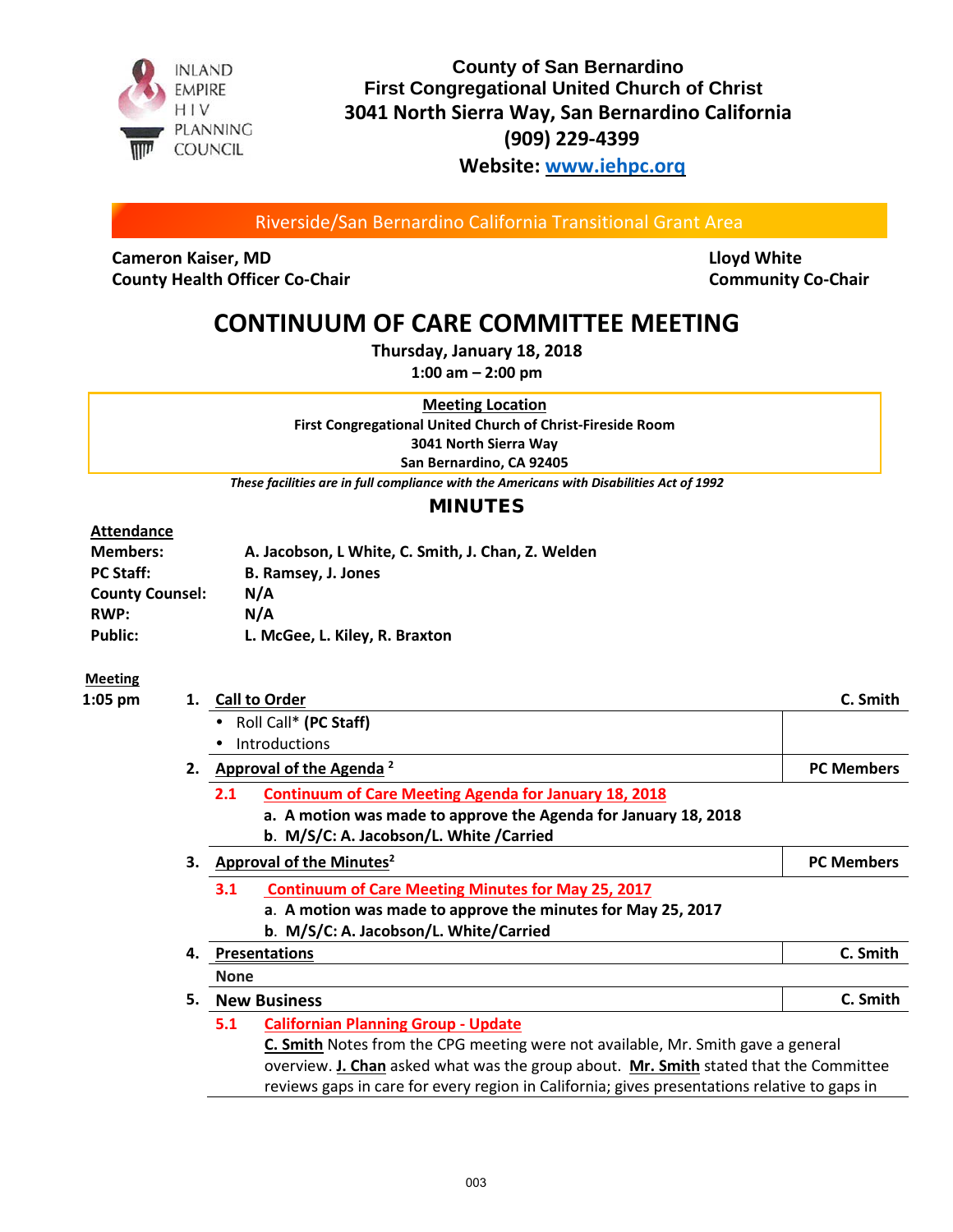care throughout the State; meetings are held in each region of the State. Members are appointed from those regions and serve a 3-year term.

#### **5.2 Review of HIV Prevention Reports from Riverside/San Bernardino**

**Z. Welden**: Must remember thisreport only reflects Riverside and San Bernardino. **L. White:** Who generates the reports. **Z. Weldon:** Department of Health. These releases are important for the TGA to alert agencies on whether they are reaching the State's goal of **"Getting to Zero".** The Planning Council plays a key role in these efforts.

#### **Riverside**

#### a. **Testing and Counseling**

**Fifty-six (56)** rapid HIV tests were administered for December 2017 **63%**: **53%** were people of color and **47%** had moderate to high-risk; 100% received their results. 1501 HIV test were completed to date. **Six (6)** cases confirmed HIV-positive.

**J. Chan:** How long does it take after testing to know your status**? R. Braxton:** Depends, participants with insurance are referred to their carrier. Example: Kaiser participants are referred to Kaiser. Medical, next available appointment. **J. Chan:** I have heard that some agencies give meds-on-the-spot when tested positive. If the participant is not positive they receive Prep.

#### b. **Prevention and Risk Reduction**

**Four (4)** encounters had been completed for December. To date **396** RR encounters had been completed. Courted-ordered HIV Education Classes are conducted monthly. Three (3) participants were in attendance for December.

#### **San Bernardino**

#### a. **Testing and Counseling**

**Ninety-four (94)** rapid HIV tests were completed for December totaling 1,015 tests completed to date. **One hundred fifty-three (153)** HCV tests were completed with **two (2)** participants receiving a reactive. **Sixteen (16)** reactive tests have been completed to date.

#### b. **Prevention and Risk Reduction**

Targeted Prevention Activities (TRA) is a counties outreach. Services are offered to highrisk to encourage testing and linkage to services. To date **127 TPA** encounters were made. Although court-ordered HIV Education Classes are conducted the first Wednesday of the month, there were **zero 0** participants in the month of December.

#### c. **Other Tests Reviewed**

- i. Prevention with Positives
- ii. Retention/Reengagement in Care Services
- iii. Targeted Prevention Activities Encounters
- iv. Court Ordered HIV Education Classes

**A. Jacobson**: Stated he is a member of the STD Taskforce; STD's can lead to HIV. Last two years STDs have increased 600%. PC should alert and educate communities about this crisis. There is a need for the PC to move back to townhall meetings. **C. Smith and A. Jacobson** stated the PC had successful townhall meetings in the past. **B. Ramsey:** It is the responsibility of the Empowerment Committee to plan, develop and execute. Need to get on the it! Also Committee should ask agencies to do presentations.

**C. Smith:** Concerned about the Senior population and HIV. **A. Jacobson**: Stated he requested information on seniors and HIV and received a packet from the RWP called HIV and Aging. Willing to share information. **B. Ramsey** stated she will upload info onto the website. Committee to ask for speakers on the subject.

#### d. **Presentation Speakers**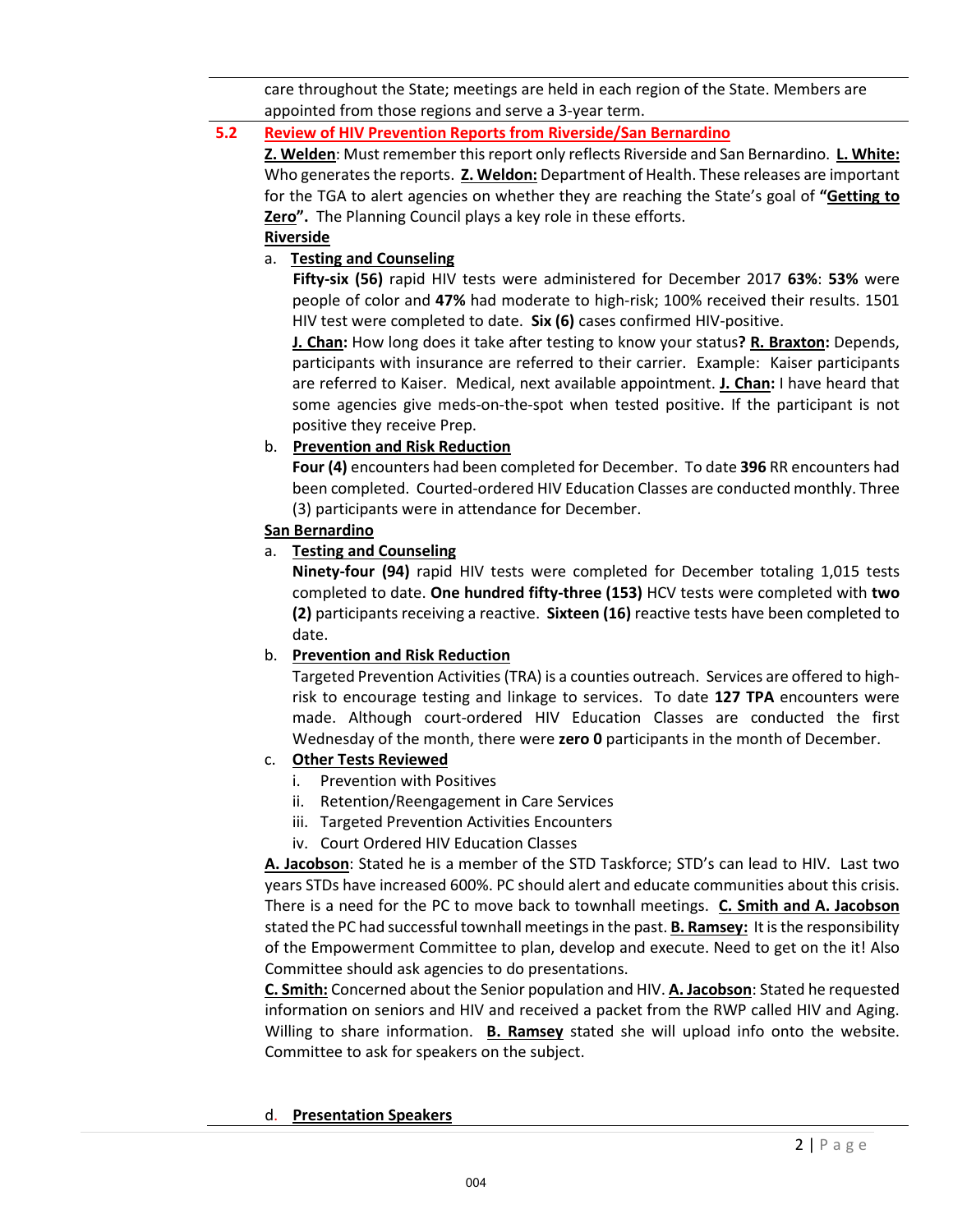|         |     | Dr. Brewer: HIV and Aging possible presentation date March 22, 2018. A. Jacobson<br>i. |                   |
|---------|-----|----------------------------------------------------------------------------------------|-------------------|
|         |     | to secure services for Committee.                                                      |                   |
|         |     | Ralph Gonzales from DAP<br>ii.                                                         |                   |
|         |     | Gilead's Alex Ponce Jeff Bach<br>ii.                                                   |                   |
|         |     | 53.<br>FY 2018 Workplan Areas                                                          |                   |
|         |     | Draft Workplan provided as a guide<br>i.                                               |                   |
|         |     | ii.<br>FY 2018 focus reach the State Mandate "Getting to Zero                          |                   |
|         |     | <b>Retention and Care</b><br>iii.                                                      |                   |
|         |     | Testing and Early Intervention<br>iv.                                                  |                   |
|         |     | <b>Appropriate Presentations</b><br>v.                                                 |                   |
|         | 6.  | <b>Public Comment</b> <sup>1</sup>                                                     | <b>Public</b>     |
|         |     | <b>None</b>                                                                            |                   |
|         | 7.  | <b>Members Privilege</b>                                                               | <b>PC Members</b> |
|         |     | L. White: Thank the public for coming out today                                        |                   |
|         | 8.  | <b>Review of Actions Items</b>                                                         | <b>PC Staff</b>   |
|         |     | 8.1<br>Staff will:                                                                     |                   |
|         |     | Ensure speakers are secured.                                                           |                   |
|         | 9.  | <b>Agenda Setting for Next Meeting</b>                                                 | C. Smith          |
|         |     | <b>Continuum of Care Committee</b>                                                     |                   |
|         |     | March 22, 2018                                                                         |                   |
|         |     | First Congregational Church San Bernardino                                             |                   |
|         |     | 3041 North Sierra Way, San Bernardino, CA 92405                                        |                   |
|         |     | (909) 229-4399                                                                         |                   |
|         | 10. | Roll Call*                                                                             | <b>PC Staff</b>   |
| 2:19 pm | 11. | Adjournment                                                                            | C. Smith          |
|         |     |                                                                                        |                   |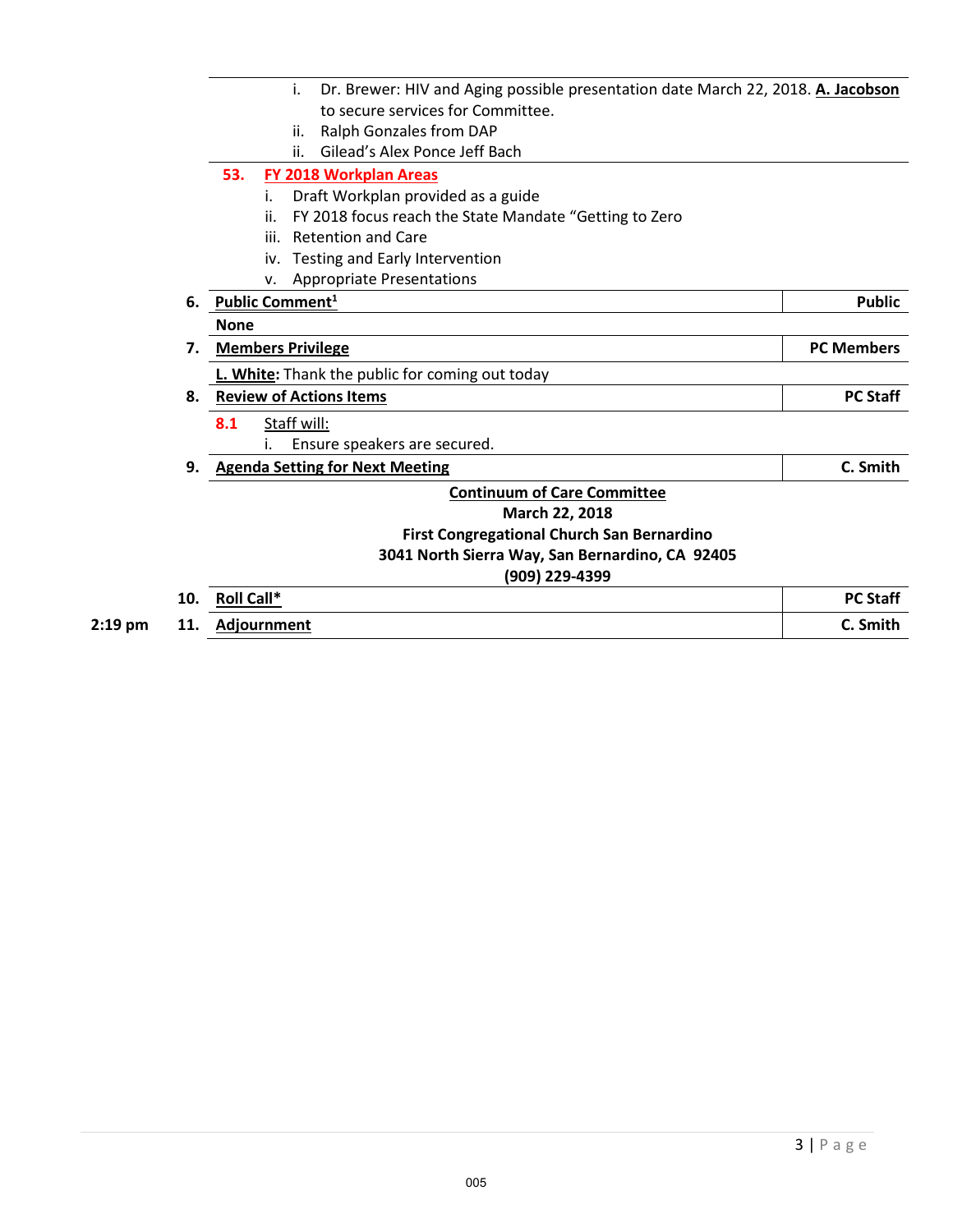

### **Riverside University Health System - Public Health HIV Testing and Prevention Education**

(February 2018)

#### **TESTING AND COUNSELING**

*The Riverside University Health System Public Health HIV Prevention Program offers rapid HIV rapid testing services, including HIV risk assessment and counseling; health education; and partner elicitation services, to high-risk individuals in the community at mobile and clinic sites.*



A total of **78 rapid HIV tests** were administered in the month of February. 77% of clients were people of color, and 51% had moderate to high risk. 100% of people tested received their results. **To date, the total HIV tests completed is 158.**

Year to date, **one confirmed HIV-positive** Individuals were identified through the HIV Prevention Program's HIV rapid testing.